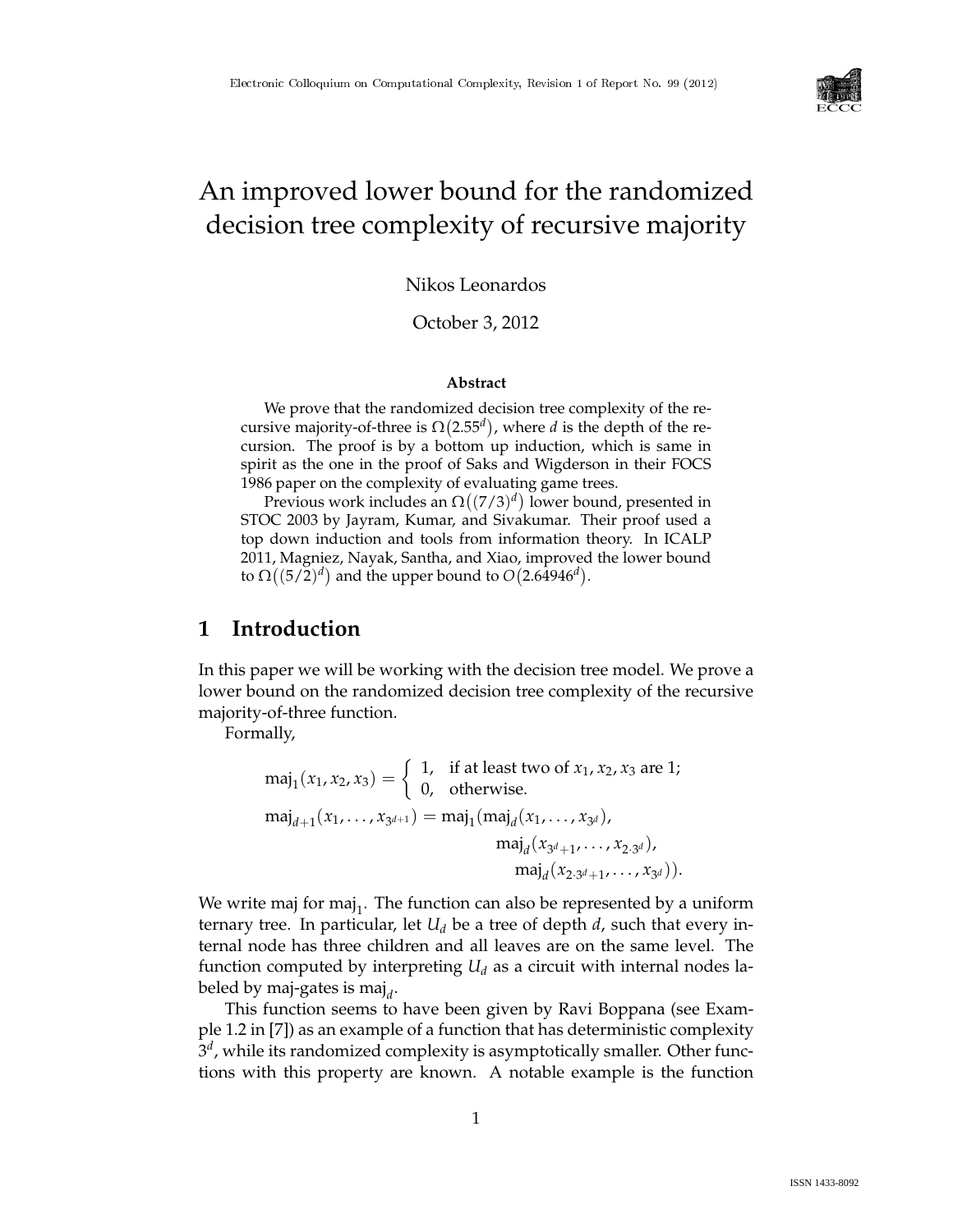nand*<sup>d</sup>* , first analyzed by Snir [10]. This is the function represented by a uniform binary tree of depth *d*, with the internal nodes labeled by nandgates. A simple randomized framework that can be used to compute both maj<sub>d</sub> and nand<sub>d</sub> is the following. Start at the root; as long as the output is not known, choose a child at random and evaluate it recursively. This type of algorithms are called in [7] *directional*. For maj<sub>d</sub> the directional algorithm computes the output in (8/3) *<sup>d</sup>* queries. It was noted in [7] that better algorithms exist for maj<sub>d</sub>. Interestingly, Saks and Wigderson show that the directional algorithm is optimal for the nand<sub>*d*</sub> function, and show that its zero-error randomized decision tree complexity is  $\Theta((\frac{1+\sqrt{33}}{4}))$  $\frac{\sqrt{33}}{4})^d$ ). Their proof uses a bottom up induction and generalized costs. Their method of generalized costs allows them to charge for a query according to the value of the variable. Furthermore, they conjecture that the maximum gap between deterministic and randomized complexity is achieved for this function.

Inspired by their technique we prove an  $\Omega(2.55^d)$  lower bound on maj<sub>d</sub> that also holds for algorithms with bounded-error. (The bound of [7] for nand*<sup>d</sup>* was extended to bounded-error algorithms by Santha in [8].) In contrast to the exact asymptotic bounds we have for  $\text{nand}_d$ , there had been no progress on the randomized decision tree complexity of maj<sub>*d*</sub> for several years. However, recent papers have narrowed the gap between the upper and lower bounds for recursive majority. An  $\Omega((7/3)^d)$  lower bound was showed in [4]. Jayram, Kumar, and Sivakumar, proved their bound using tools from information theory and a top down induction. Furthermore, they presented a non-directional algorithm that improves the  $O((8/3)^d)$  upper bound. Magniez, Nayak, Santha, and Xiao [6], significantly improved the lower bound to  $\Omega((5/2)^d)$  and the upper bound to  $O(2.64946<sup>d</sup>)$ . (Both of these lower bounds hold for the case that the randomized decision tree is allowed to err. )

Our proof of the lower bound is simpler than the aforementioned ones; it doesn't require a background in information theory and it only uses induction. Note that, Landau, Nachmias, Peres, and Vanniasegaram [5], showed how to remove the information theoretic notions from the proof in [4], keeping its underlying structure the same. Our proof can be even more simplified, if one requires the known  $\Omega(2.5^d)$  lower bound. A simpler proof of this bound seems to have been already known to Jonah Serman [9] in 2007.

We note that both functions maj<sub>d</sub> and nand<sub>d</sub>, belong to the class of *read-once functions*. These are functions that can be computed by readonce boolean formulae, that is, formulae with the property that each input variable appears exactly once. Heiman, Newman, and Wigderson [2] showed that read-once formulae with threshold gates have zero-error randomized complexity  $\Omega(n/2^d)$  (here *n* is the number of variables and *d* the depth of a canonical tree-representation of the read-once function). Heiman and Wigderson [3] managed to show that for every read-once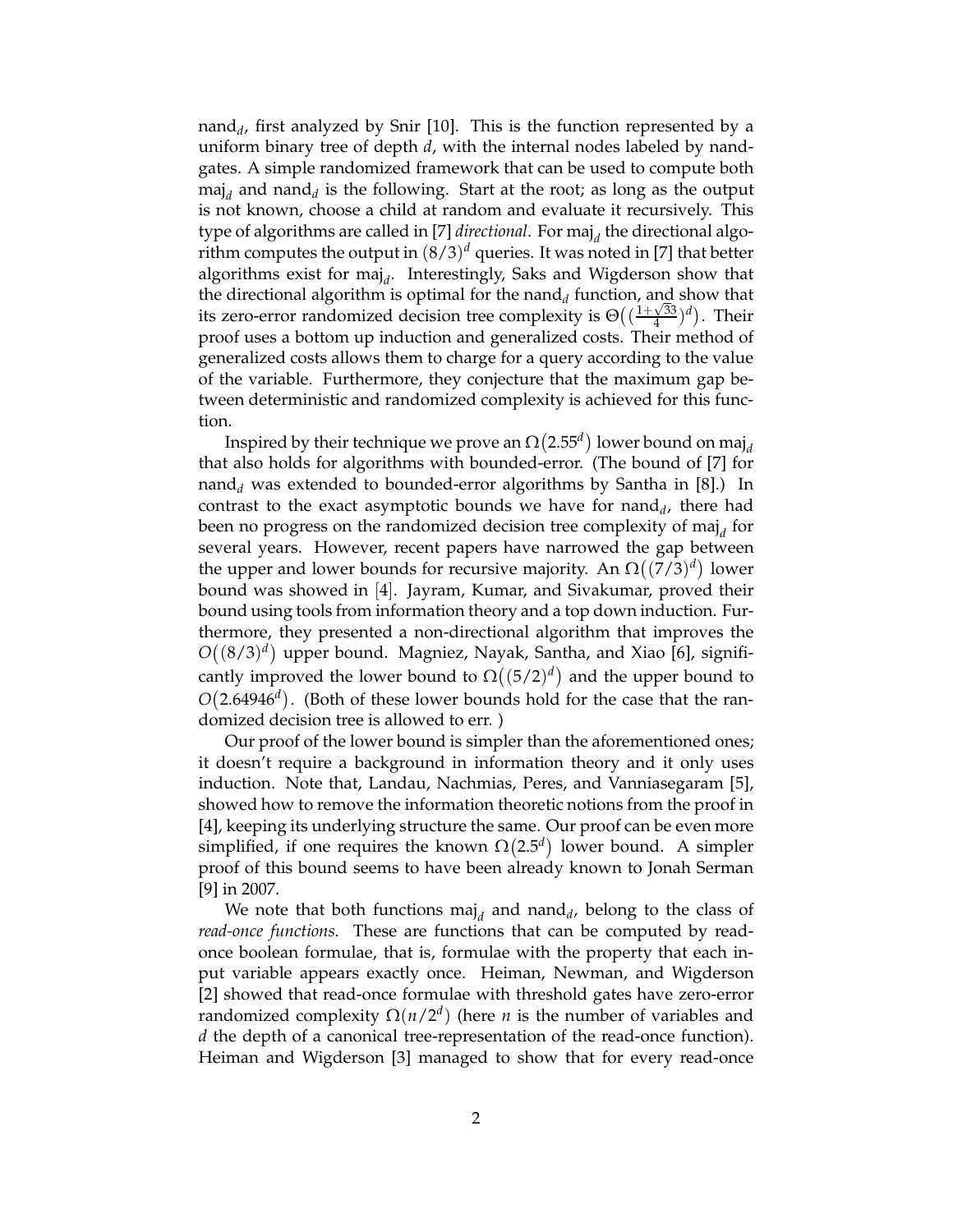function *f* we have  $R(f) \in \Omega(D(f)^{0.51})$ , where  $R(f)$  and  $D(f)$  are the randomized and deterministic complexity of *f* respectively. Note that the conjecture of Saks and Wigderson states that for every function *f* we have  $R(f) \in \Omega(D(f)^{0.753...}).$ 

# **2 Definitions, notation, and preliminaries**

In the following section we introduce basic concepts related to decision tree complexity. The reader can find a more complete exposition in the survey of Buhrman and de Wolf [1].

### **2.1 Definitions pertaining to decision trees**

A *deterministic Boolean decision tree* Q over a set of variables  $Z = \{z_i | i \in \mathbb{N}\}$  $[n]$ , where  $[n] = \{1, 2, ..., n\}$ , is a rooted and ordered binary tree. Each internal node is labeled by a variable  $z_i \in Z$  and each leaf with a value from  $\{0, 1\}$ . An *assignment* to *Z* (or an *input* to *Q*) is a member of  $\{0, 1\}^n$ . The output  $Q(\sigma)$  of  $Q$  on an input  $\sigma$  is defined recursively as follows. Start at the root and let its label be  $z_i$ . If  $\sigma_i = 0$ , we continue with the left child of the root; if  $\sigma_i = 1$ , we continue with the right child of the root. We continue recursively until we reach a leaf. We define  $Q(\sigma)$  to be the label of that leaf. When we reach an internal node, we say that *Q queries* or *reads* the corresponding variable. We say that *Q computes* a Boolean function  $f: \{0,1\}^n \to \{0,1\}$ , if for all  $\sigma \in \{0,1\}^n$ ,  $Q(\sigma) = f(\sigma)$ . The cost of Q on *input*  $\sigma$ , cost( $Q; \sigma$ ), is the number of variables queried when the input is *σ*. The *cost of Q*, cost(*Q*), is its *depth*, the maximum distance of a leaf from the root. The *deterministic complexity*, *D*(*f*), of a Boolean function *f* is the minimum cost of any Boolean decision tree that computes *f* .

A *randomized Boolean decision tree Q<sup>R</sup>* is a distribution *p* over deterministic decision trees. On input  $\sigma$ , a deterministic decision tree is chosen according to *p* and evaluated. The *cost of*  $Q_R$  *on input*  $\sigma$  is  $cost(Q_R; \sigma)$  =  $\sum_{Q} p(Q) \text{cost}(Q; \sigma)$ . The *cost* of  $Q_R$  is max<sub> $\sigma$ </sub> cost( $Q_R; \sigma$ ). A randomized decision tree  $Q_R$  *computes* a Boolean function *f*, if  $p(Q) > 0$  only when *Q* computes *f*. A randomized decision tree  $Q_R$  *computes* a Boolean function *f with error*  $\delta$ , if, for all inputs  $\sigma$ ,  $Q_R(\sigma) = f(\sigma)$  with probability at least 1 –  $\delta$ . The *randomized complexity*,  $R(f)$ , of a Boolean function  $f$  is the minimum cost of any randomized Boolean decision tree that computes *f* . The *δ-error randomized complexity,*  $R_\delta(f)$ , of a Boolean function *f*, is the minimum cost of any randomized Boolean decision tree that computes *f* with error *δ*.

We are going to take a distributional view on randomized algorithms. Let  $\mu$  be a distribution over  $\{0,1\}^n$  and  $Q_R$  a randomized decision tree. The *expected cost of Q<sup>R</sup> under µ* is

$$
cost_{\mu}(Q_R) = \sum_{\sigma} \mu(\sigma) cost(Q_R; \sigma).
$$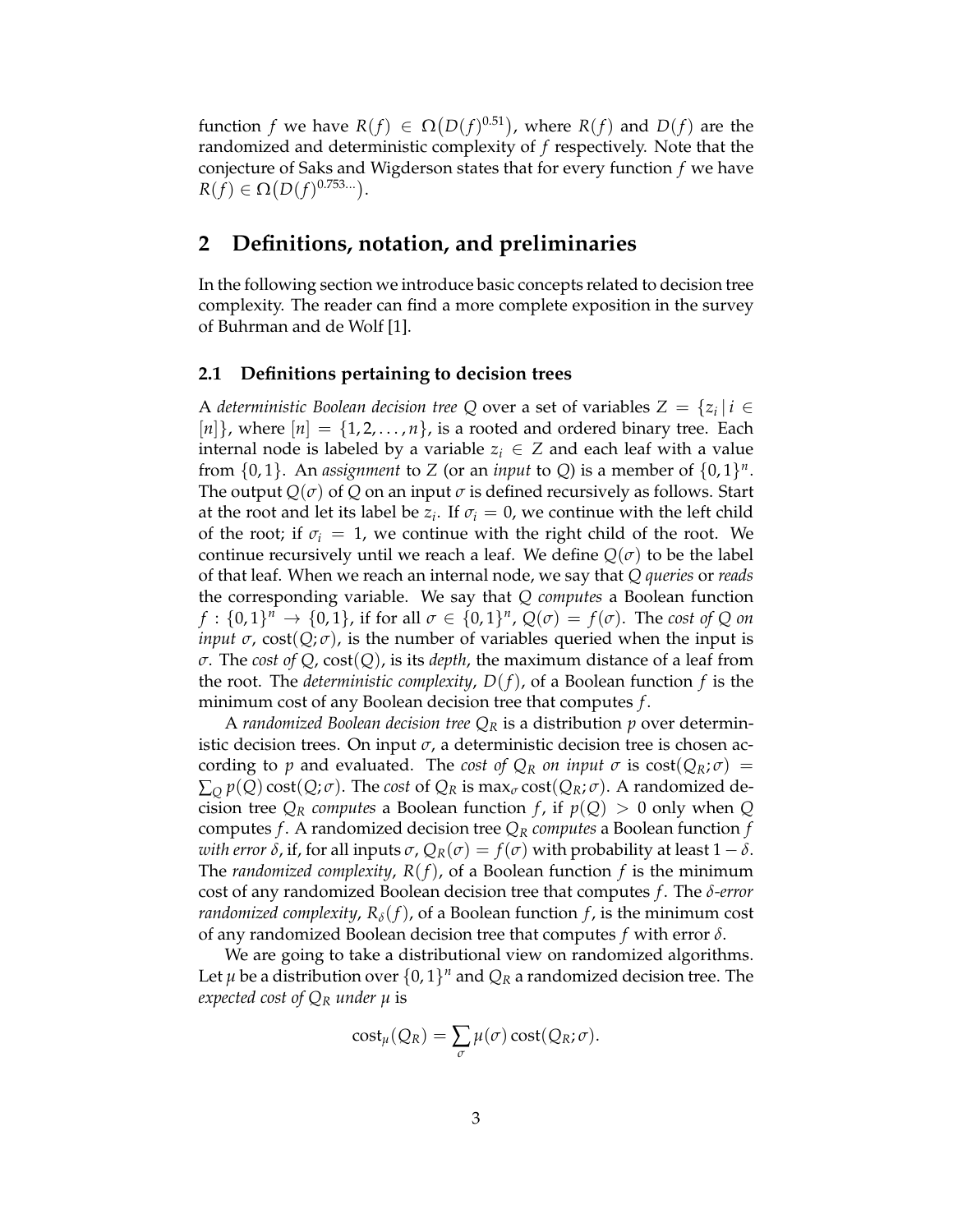The *δ*-error expected complexity under  $\mu$ ,  $R^{\mu}_{\delta}$  $\int_{\delta}^{\mu} (f)$ , of a Boolean function *f*, is the minimum expected cost under  $\mu$  of any randomized Boolean decision tree that computes *f* with error  $\delta$ . Clearly,  $R_{\delta}(f) \geq R_{\delta}^{\mu}$  $\int_{\delta}^{\mu} (f)$ , for any  $\mu$ , and thus we can prove lower bounds on randomized complexity by providing lower bounds for the expected cost under any distribution.

### **2.2 Introducing cost-functions**

Furthermore, we are going to utilize the method of generalized costs of Saks and Wigderson [7]. To that end, we define a *cost-function* relative to a variable set *Z*, to be a function  $\phi : \{0,1\}^n \times Z \to \mathbb{R}$ . We extend the previous cost-related definitions as follows. The cost of a decision tree *Q* under cost-function  $\phi$  on input  $\sigma$  is

$$
cost(Q; \phi; \sigma) = \sum_{z \in S} \phi(\sigma; z),
$$

where  $S = \{z \mid z \text{ is queried by } Q \text{ on input } \sigma\}$ . The cost of a randomized decision tree  $Q_R$  on input  $\sigma$  under cost-function  $\phi$  is

$$
cost(Q_R; \phi; \sigma) = \sum_{Q} p(Q) \, cost(Q; \phi; \sigma),
$$

where *p* is the corresponding distribution over deterministic decision trees. Finally, the expected cost of a randomized decision tree  $Q_R$  under costfunction *φ* and distribution *µ* is

$$
cost_{\mu}(Q_R; \phi) = \sum_{\sigma} \mu(\sigma) cost(Q_R; \phi; \sigma).
$$

**Observation 1.** *Let φ and ψ be two cost-functions relative to Z. For any decision tree Q over Z, any assignment <sup>σ</sup> to Z, and any a*, *<sup>b</sup>* <sup>∈</sup> <sup>R</sup>*, we have*

$$
a \cos t(Q; \phi; \sigma) + b \cos t(Q; \psi; \sigma) = \cos t(Q; a\phi + b\psi; \sigma).
$$

*Thus, for any distribution µ,*

$$
a \cos t_{\mu}(Q; \phi) + b \cos t_{\mu}(Q; \psi) = \cos t_{\mu}(Q; a\phi + b\psi).
$$

For  $\phi$ ,  $\psi$  :  $\{0,1\}^n \times Z \to \mathbb{R}$ , we write  $\phi \succcurlyeq \psi$ , if for all  $(\sigma, z) \in \{0,1\}^n \times Z$ ,  $\phi(\sigma, z) \geq \psi(\sigma, z).$ 

**Observation 2.** *Let φ and ψ be two cost-functions relative to Z. For any decision tree* Q over Z and any assignment  $\sigma$  *to* Z, *if*  $\phi \geq \psi$ , then

$$
cost(Q; \phi; \sigma) \geq cost(Q; \psi; \sigma).
$$

*Thus, for any distribution µ,*

$$
cost_{\mu}(Q; \phi) \geq cost_{\mu}(Q; \psi).
$$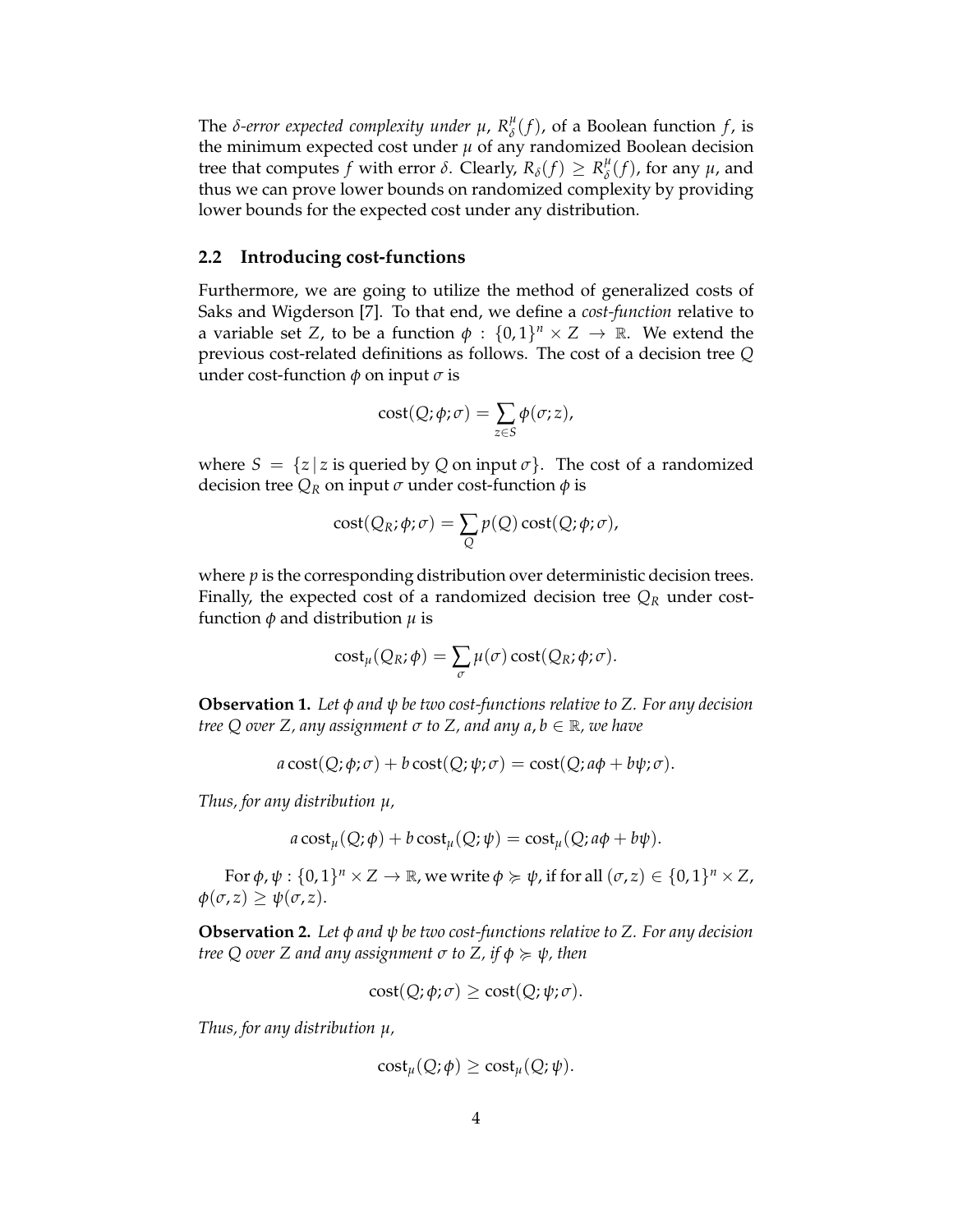### **2.3 Definitions pertaining to trees**

For a rooted tree *T*, the *depth* of a leaf is the number of edges on the path to the root. The *depth* of the tree is the maximum depth of a leaf. We denote by *L<sup>T</sup>* the set of its leaves and by *V<sup>T</sup>* the set of its internal nodes. Define the set of *leaf-parents* of *T*,  $P_T$ , as the set of all nodes in  $V_T$  all of whose children are leaves. For  $S \subseteq P_T$  let  $L_T(S)$  be the set of the leaves of the nodes in *S*. We call a tree *uniform* if all the leaves are on the same level. A tree such that every node has exactly three children is called *ternary*. For a positive integer *d*, let *U<sup>d</sup>* denote the uniform ternary tree of depth *d*.

In the following, let *T* denote a ternary tree with *n* leaves. We define a distribution  $\mu_T$  over  $\{0,1\}^n$ . The distribution is placing positive weight on inputs that we consider intuitively difficult. Let

 $M_0 = \{(0, 0, 1), (0, 1, 0), (1, 0, 0)\}\$ and  $M_1 = \{(0, 1, 1), (1, 0, 1), (1, 1, 0)\}\.$ 

In the following definition we view *T* as a circuit with every internal node labeled by a maj-gate. We denote the corresponding function by *FT*.

**Definition 1** (Difficult inputs, distribution *µT*)**.** *Call an input to a ternary tree* difficult, if it is such that the inputs to every gate belong to  $M_0 \cup M_1$ . Let  $\mu_T$ , the difficult distribution for *T, be the uniform distribution over all difficult inputs and write*  $\mu_d \equiv \mu_{U_d}$ .

Suppose the inputs to a gate, under an assignment  $\sigma$ , belong to  $M_0$ ( $M_1$ ). We call an input to this gate a *minority under*  $\sigma$  if it has the value 1 (0) and a *majority* otherwise.

## **3 Proof outline**

Our goal is to prove a lower bound on the expected cost of any randomized decision tree  $Q_R$  that computes maj<sub>d</sub> with bounded error  $\delta$ . We now discuss the outline of our proof. We start with the tree  $T \equiv U_d$  that represents maj<sub>d</sub>, the natural cost-function  $\psi$  that charges 1 for any query, and the difficult distribution  $\mu \equiv \mu_T$ . We define a process that shrinks tree *T* to a smaller tree  $T'$  and a corresponding randomized decision tree  $Q'_R$  that computes *F*<sub>*T'*</sub> with bounded error  $\delta$ . The crucial part is to show that for a "more" expensive" cost-function *ψ* ′ ,

$$
cost_{\mu}(Q_R; \psi) \geq cost_{\mu'}(Q'_R; \psi'),
$$

where  $\mu' \equiv \mu_{T'}$ . The quality of our lower bound will depend on how much more expensive *ψ* ′ is than *ψ*.

The main ingredient in this framework is the shrinking process. A natural choice would be to shrink *T* by removing three leaves *u*, *v*, *w* so that their parent *s* would become a leaf in *T* ′ . Then, if we had a good algorithm  $Q$  for  $F_T$  we could design an algorithm  $Q'$  for  $F_{T'}$  as follows. On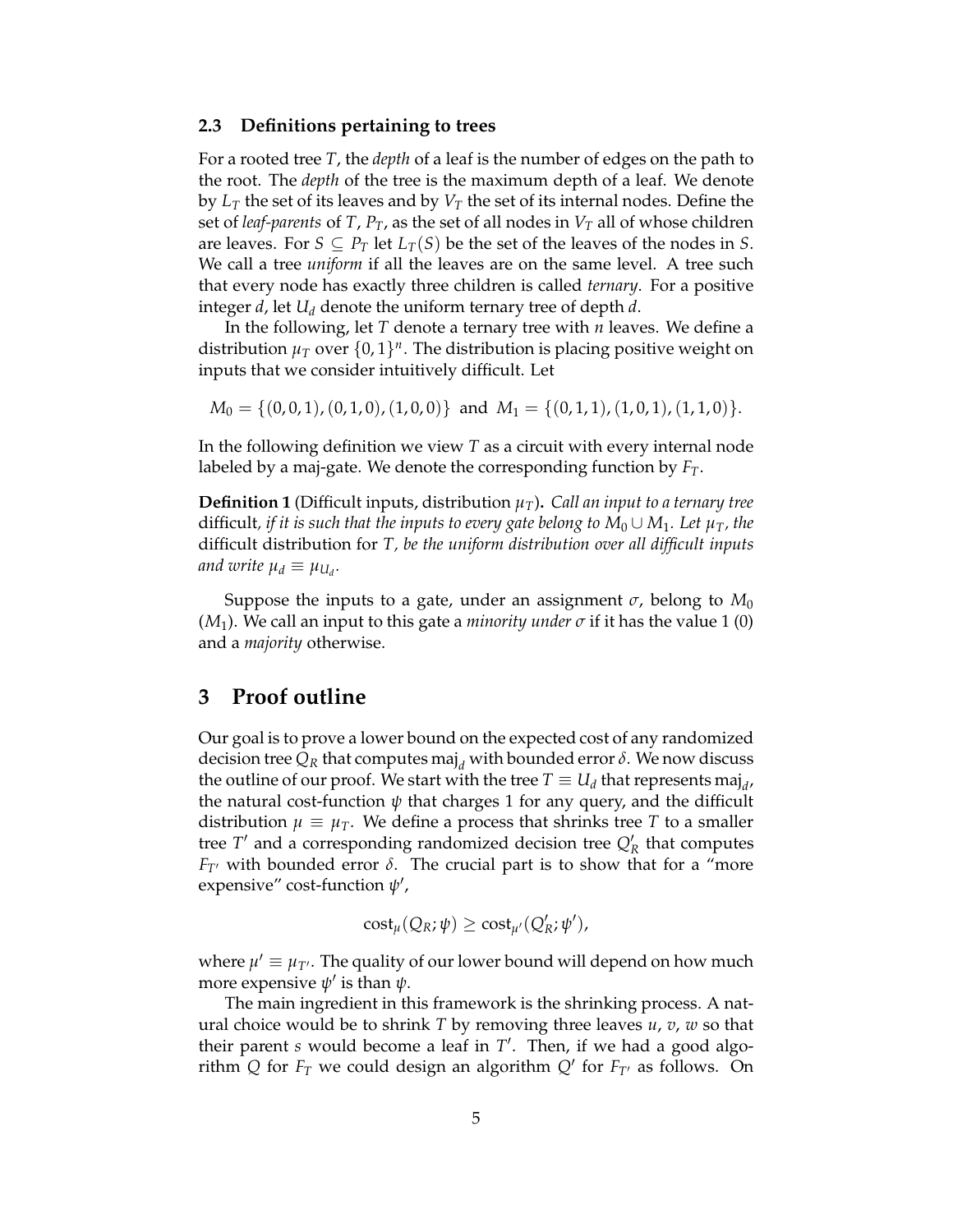input *σs*, *Q*′ would simulate *Q* on one of the inputs *σ*01*s*, *σ*10*s*, *σ*0*s*1, *σ*1*s*0, *σs*01, *σs*10, with equal probability. We will show in the next section that such a shrinking process can give an alternate—and simpler—proof of the  $\Omega(2.5^d)$  lower bound of Magniez, Nayak, Santha, and Xiao [6].

To improve their bound we are going to shrink nine leaves to three at a time instead of three to one. This is made precise by the following definition.

**Definition 2** (shrink(*T*;*s*)). For a ternary tree *T*, let *s* be the parent of  $u, v, w \in$ *PT. Define* shrink(*T*;*s*) *as the tree with the children of u*, *v*, *w removed (so that*  $u, v, w \in L_{T'}$ , where  $T' \equiv \text{shrink}(T; s)$ ).

After shrinking our initial tree *T* to a tree *T* ′ , we need to define a randomized decision tree  $Q'_R$  that will compute  $F_{T'}$  with error at most *δ*. We do so, by giving for each deterministic tree *Q* that *Q<sup>R</sup>* may choose, a randomized tree *Q*′ . This is the object of the following definition.

**Definition 3.** *Let Q be any deterministic decision tree for FT. We define a randomized decision tree Q*′ *for FT*′ *. The algorithm Q*′ *on input σuvw chooses σu*, *σv*, *σ<sup>w</sup> independently and uniformly at random from*

 $\{(x, 0, 1), (x, 1, 0), (0, x, 1), (1, x, 0), (0, 1, x), (1, 0, x)\},\$ 

 $\omega$  *where x is u, v, w respectively. Then,*  $Q'$  *simulates*  $Q$  *on input*  $\hat{\sigma} = \sigma \sigma_u \sigma_v \sigma_w$ *.* 

*This induces a randomized algorithm Q*′ *R for FT*′ *such that a deterministic tree*  $Q^*$  *is chosen by*  $Q'_R$  *with probability*  $p'(Q^*) = \sum_Q p(Q) \cdot \Pr[Q'$  *chooses*  $Q^*$ .

**Observation 3.** If  $Q_R$  is a  $\delta$ -error randomized decision tree for  $F_T$ , then  $Q'_R$  is a *δ-error randomized decision tree for FT*′*.*

*Proof.* The error of  $Q'_R$  on an input  $\sigma$  is bounded by the expected (over the choices of  $\sigma_u$ ,  $\sigma_v$ ,  $\sigma_w$ ) error of  $Q_R$  on  $\hat{\sigma}$ .  $\Box$ 

It will be useful to express  $\mathrm{cost}_{\mu'}(Q';\psi')$ , for some cost-function  $\psi'$ , in terms of *Q*. We have the following proposition.

**Proposition 4.** For a ternary tree T and s the parent of  $u, v, w \in P_T$ , let T' *denote* shrink(T;s). Let  $\psi'$  be a cost-function on T', such that  $\psi'(\sigma;z) = \lambda$  for  $all \ \sigma \in \{0,1\}^{|L_T|}$  and  $z \in \{u,v,w\}$ . Then

$$
\mathrm{cost}_{\mu'}(Q';\psi') = \mathrm{cost}_{\mu}(Q;\psi^*),
$$

*where*

$$
\psi^*(\sigma; z) = \begin{cases} \psi'(\sigma; z), & \text{if } z \in L_T \setminus L_T(u, v, w); \\ 0.5 \cdot \lambda, & \text{if } z \in L_T(u, v, w) \text{ and is a majority under } \sigma; \\ 0, & \text{if } z \in L_T(u, v, w) \text{ and is a minority under } \sigma. \end{cases}
$$
 (1)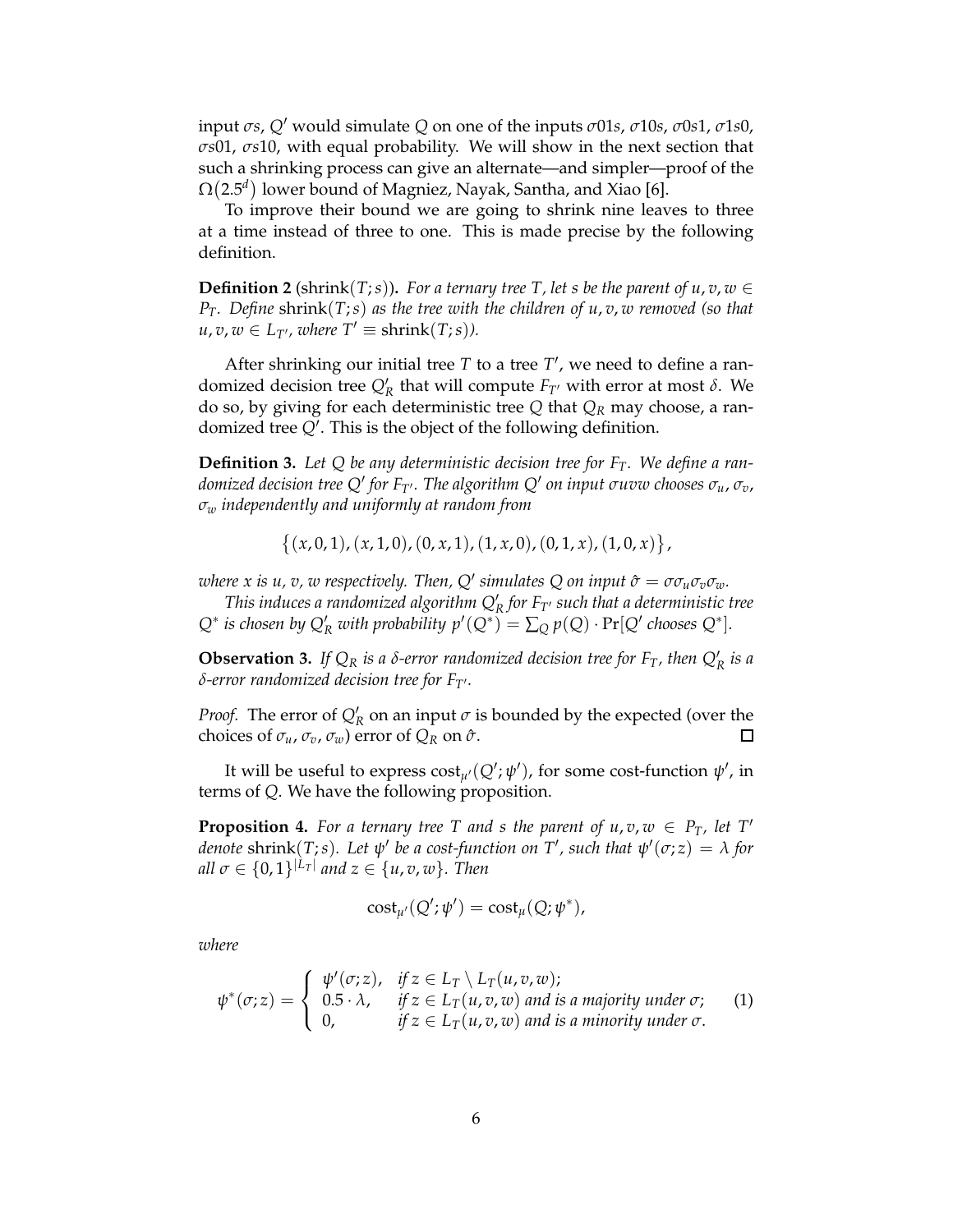*Proof.* Observe that by the definition of  $Q'$ ,  $Pr[\hat{\sigma} = \sigma] = \mu(\sigma)$ . Furthermore, each  $\sigma$  is encountered 2<sup>3</sup> times over the random choices of  $Q'$ . For  $(i, j, k) \in [3]^3$  define cost-functions for *T* as follows.

$$
\psi_{(i,j,k)}(\sigma; z) = \begin{cases} 0, & \text{if } z \in L_T(u,v,w) \setminus \{u_i,v_j,w_k\};\\ \lambda, & \text{if } z \in \{u_i,v_j,w_k\};\\ \psi'(\sigma; z), & \text{otherwise.} \end{cases}
$$

We have

$$
cost_{\mu'}(Q';\psi') = \sum_{\sigma} \mu(\sigma) \frac{1}{2^3} \sum_{(i,j,k)} cost(Q;\psi_{(i,j,k)};\sigma),
$$

where *i* (*j*, *k*) ranges over the majorities of *u* (*v*, *w*). The proposition follows because, given a  $\sigma$  and  $(i,j,k)$  as stated,  $\sum_{(i,j,k)} \frac{1}{2^2}$  $\frac{1}{2^3}\psi_{(i,j,k)}=\psi^*.$  $\Box$ 

# **4 Some useful toy problems and lemmas**

We are going to ask a question regarding decision trees over  $\{0,1\}^6$ . Let  $\mu$ be the uniform distribution over

$$
\{(u,v) \mid (u \in M_0 \land v \in M_1) \lor (u \in M_1 \land v \in M_0)\}.
$$

We are interested in cost-functions *φ* of the following form.

$$
\phi(\sigma; z) = \begin{cases} 1, & \text{if } z \text{ is a minority;} \\ \eta, & \text{otherwise.} \end{cases}
$$

We seek the minimum (negative) real value of  $\eta$  for which cost<sub>*u*</sub>(*Q*;  $\phi$ )  $\geq$  0 for any decision tree *Q*.

Before we proceed with this toy problem, we list all decision trees<sup>1</sup> over  ${0,1}^3$  (besides a few uninteresting ones that query a third variable even though the first two are equal).

### **4.1 Taxonomy of the decision trees for maj<sup>1</sup>**

In the following table, we consider all possible deterministic decision trees<sup>1</sup> *Q* for three variables, *x*, *y*, *z*, assuming they are always queried in the order *x*, *y*, *z*. We write "and\* *z*" to denote a conditional read. That is, *z* is queried only if the value of maj $(x, y, z)$  cannot be determined from the values of x and *y*. (Decision trees that read *z* even if  $x = y$  are of no interest, neither for maj<sub>d</sub>, nor for the toy problem.)

In the last column we calculate  $\sum_{\sigma \in M_0} \text{cost}(Q; \phi; \sigma)$ . Because of the symmetries involved we can look up the costs for  $\sigma \in M_1$  as well. For example, the cost of the decision tree in row (2a) when  $\sigma \in M_1$ , is the same as the cost of the decision tree in row (2b) when  $\sigma \in M_0$ .

<sup>&</sup>lt;sup>1</sup>We abuse the term "decision tree" in Section 4.1, since we are actually listing algorithms that query bits but do not output anything.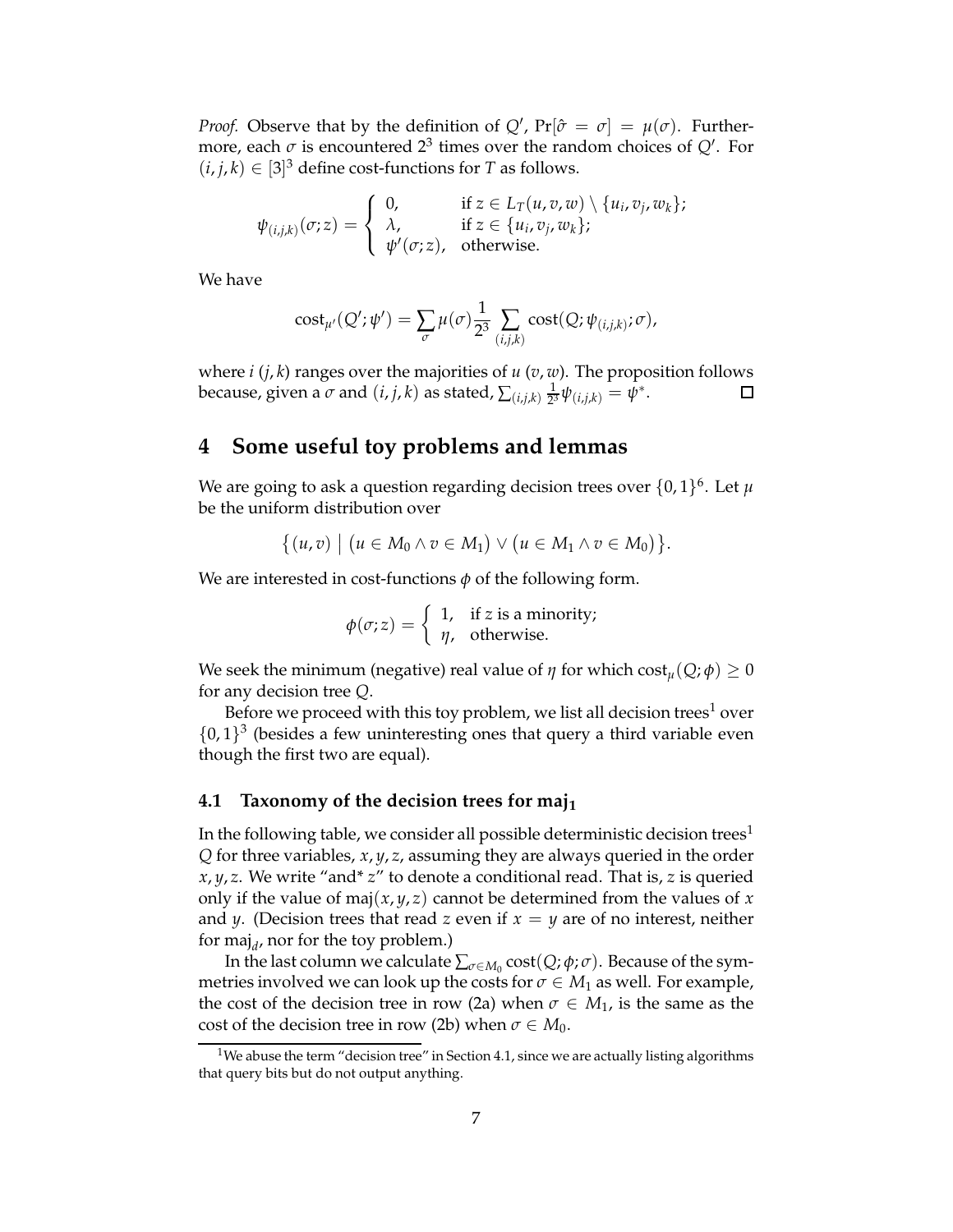|      | Decision tree                                           | Cost        |
|------|---------------------------------------------------------|-------------|
| (1)  | if $x = 0$ , stop; if $x = 1$ , stop.                   | $1 + 2\eta$ |
| (2a) | if $x = 0$ , stop; if $x = 1$ , read y.                 | $1+3\eta$   |
| (2b) | if $x = 0$ , read <i>y</i> ; if $x = 1$ , stop.         | $2+3\eta$   |
| (3a) | if $x = 0$ , stop; if $x = 1$ , read y and* z.          | $1+4\eta$   |
| (3b) | if $x = 0$ , read y and* z; if $x = 1$ , stop.          | $2 + 4\eta$ |
| (4)  | if $x = 0$ , read y; if $x = 1$ , read y.               | $2 + 4\eta$ |
| (5a) | if $x = 0$ , read y; if $x = 1$ , read y and* z.        | $2 + 5\eta$ |
| (5b) | if $x = 0$ , read y and* z; if $x = 1$ , read y.        | $2+5\eta$   |
| (6)  | if $x = 0$ , read y and* z; if $x = 1$ , read y and* z. | $2+6\eta$   |

What we are going to use from this table is that for  $\eta \in [-1/2, 0]$  (we are not interested in other values anyway), the decision tree of row (3a) has the minimum cost when  $(x, y, z) \in M_0$ , and the tree of row (3b) when  $(x, y, z) \in M_1$ . Their cost is  $1 + 4\eta$ .

# **4.2 A simple proof of the** Ω(2.5*<sup>d</sup>* ) **lower bound**

We illustrate the usefulness of this table by sketching a proof of the  $\Omega(2.5^d)$ lower bound of Magniez, Nayak, Santha, and Xiao [6].

We first show that  $R^{\mu_1}_{\delta}$  $\binom{\mu_1}{\delta}$  (maj<sub>1</sub>)  $\geq 2.5 \cdot R_{\delta}^{\mu_0}$  $\chi^{\mu_0}(\text{maj}_0)$ . For any algorithm  $Q_1$  for maj<sub>1</sub>, consider the algorithm  $Q_0$  for maj<sub>0</sub> that on input *u* simulates one of  $Q_1(01u)$ ,  $Q_1(10u)$ ,  $Q_1(0u1)$ ,  $Q_1(1u0)$ ,  $Q_1(u01)$ ,  $Q_1(u10)$ , with equal probability. If  $Q_1$  is a *δ*-error algorithm for maj<sub>1</sub>, then  $Q_0$  is a *δ*error algorithm for maj<sub>0</sub>. Let  $\psi_1$  be the cost-function for maj<sub>1</sub> defined by  $\psi(\sigma; z) = 1$  for all  $\sigma$  and  $z$ . Let  $\psi_0$  be the cost-function for maj<sub>0</sub> defined by  $\psi(0; u) = \psi(1; u) = 2.5$ . Then, as in the proof of Proposition 4, we can show that

$$
cost_{\mu_1}(Q_1; \psi_1) - cost_{\mu_0}(Q_0; \psi_0) = cost_{\mu_1}(Q_1; \phi),
$$

where we define  $\phi$  with  $\eta = -0.25$ . One can now verify by examining the table, that for this value of *η*, there is no (deterministic) decision tree *Q* that can achieve  $cost_{\mu_1}(Q; \phi) < 0$ . Thus,  $cost_{\mu_1}(Q_1; \psi_1) \geq cost_{\mu_0}(Q_0; \psi_0)$  and the result follows.

Applying this reasoning repeatedly, by shrinking one node in  $U_d$  at a time, one can show that  $R_{\delta}^{\mu \lambda}$  $\chi_{\delta}^{\mu_{d}}(\text{maj}_{d}) \geq 2.5^{d} \cdot R_{\delta}^{\mu_{0}}$  $\chi_{\delta}^{\mu_0}(\mathrm{maj}_0)$ . Finally, it is not hard to show that you have to read a bit with probability at least  $1 - 2\delta$  to be able to guess it with error at most  $\delta$ , thus  $R_{\delta}^{\mu_0}$  $\chi_{\delta}^{\mu_0}(\text{maj}_0) \geq (1-2\delta)$ . Putting these together,  $R_\delta^{\mu_d}$  $\int_{\delta}^{\mu_d}$ (maj<sub>d</sub>)  $\geq (1-2\delta) \cdot 2.5^d$ .

**Remark.** Note how in the above argument the value of *u* makes a difference. In particular, if  $u = 0$ , then the best decision tree is the one on row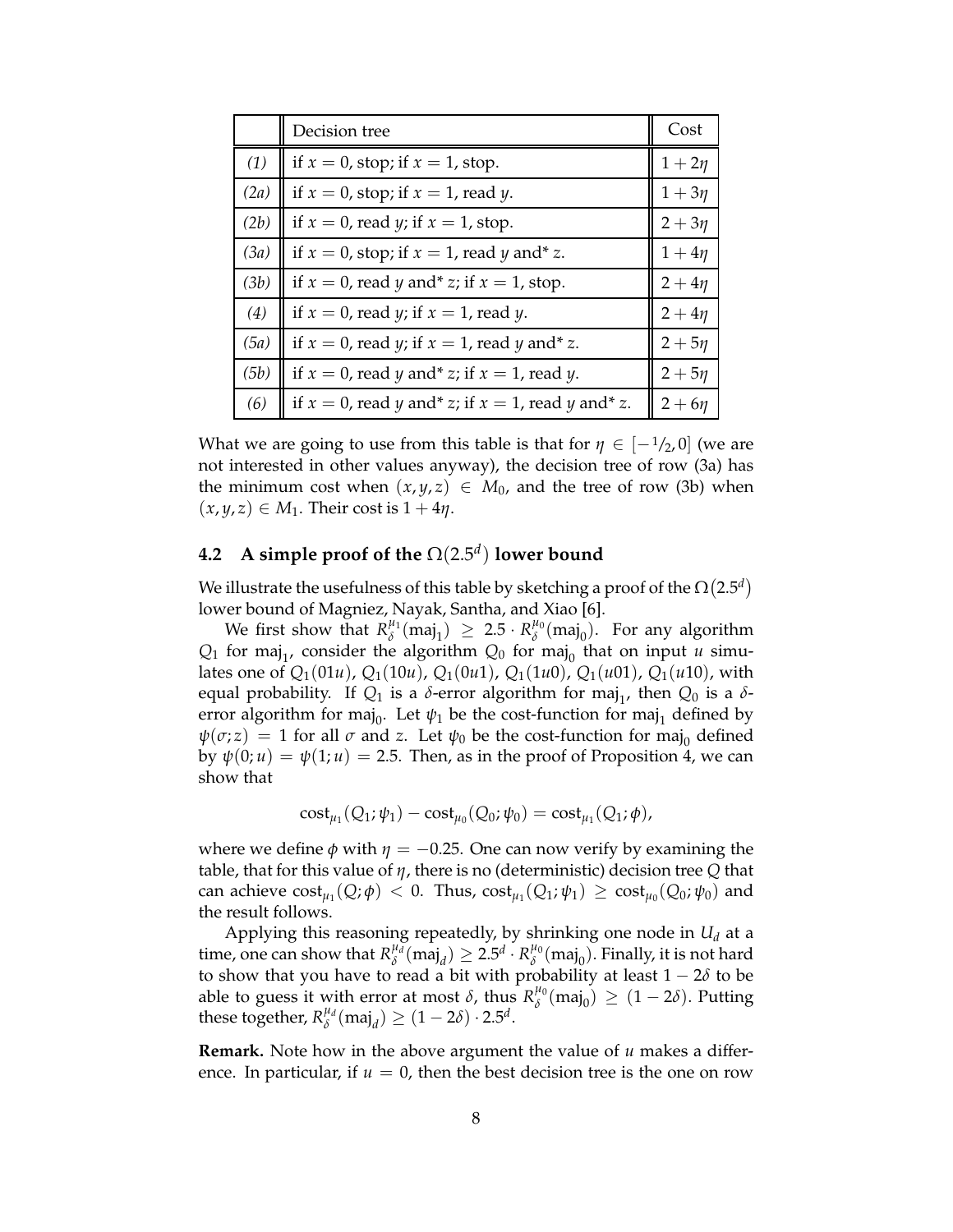$(3a)$ , whereas if  $u = 1$ , it is the one on row  $(3b)$ . This can be circumvented if we only want a bound for maj $_1$  (see next proposition), but it is not easy to do the same for the inductive step.

**Proposition 5.**  $R_{\delta}^{\mu_1}$  $\chi_{\delta}^{\mu_1}(\text{maj}_1) \geq \frac{8}{3} \cdot R_{\delta}^{\mu_0}$  $\frac{\mu_0}{\delta}$ (maj<sub>0</sub>).

*Proof.* As above, let  $\psi_1$  be the cost-function for maj<sub>1</sub> defined by  $\psi(\sigma; z) = 1$ for all  $\sigma$  and  $z$ . Let  $\psi_0$  be the cost-function for maj<sub>0</sub> defined by  $\psi(0;u)$  =  $\psi(1; u) = 8/3$ . Then, as in the proof of Proposition 4, we can show that

$$
cost_{\mu_1}(Q_1; \psi_1) - cost_{\mu_0}(Q_0; \psi_0) = cost_{\mu_1}(Q_1; \phi),
$$

where we define  $\phi$  with  $\eta = -1/3$ . Observe now that for any deterministic algorithm  $Q$ ,  $\sum_{\sigma \in M_0 \cup M_1} cost(Q; \phi; \sigma) \geq 0$ . The zero is achieved by the tree on row (6) of the table. Thus,  $\mathrm{cost}_{\mu_1}(Q_1; \psi_1) \geq \mathrm{cost}_{\mu_0}(Q_0; \psi_0)$  and the result follows.  $\Box$ 

#### **4.3 Solution of the toy problem and a corollary**

We now return to the toy problem (see the beginning of Section 4 for its statement) and show that we can have  $\eta = -0.3$ . Although it is not stated in the following lemma, it is easily observable from the proof that this value is best possible.

**Lemma 6.** *For any decision tree Q and*  $\eta = -0.3$ ,  $\text{cost}_u(Q; \phi) \geq 0$ .

*Proof.* For the proof we are going to do some case analysis, taking advantage of the symmetries involved. Denote the input by  $(x, y, z, u, v, w)$ , and call  $(x, y, z)$  the left side and  $(u, v, w)$  the right side. Assume, without loss of generality (due to the symmetry of  $\mu$  and the fact that we are calculating expected cost), that the variables on the left side are queried in the order *x*, *y*, *z* and on the right side in the order *u*, *v*, *w*. Assume further, that *x* is the first variable queried by *Q*, and let  $Q_0(Q_1)$  be the decision tree if  $x = 0$  $(x = 1)$ . Observe that, again due to symmetry, we do not need to analyze *Q*<sup>1</sup> (the analysis would be the same with the roles of 0 and 1 exchanged). Thus, we assume  $x = 0$  and proceed with the analysis of  $Q_0$ .

In all of the following cases we calculate the cost scaled; in particular, we calculate  $C \equiv \sum_{\sigma: x=0} \text{cost}(Q; \phi; \sigma)$ .

*Case 1.* Suppose that  $Q_0$  is empty. Then  $C = 3 + 6\eta > 0$ .

*Case 2.* Suppose that  $Q_0$  queries *y*. Then, either  $x = y$  or  $x \neq y$ . In the first case, *Q*<sup>0</sup> should never query *z*, since such a query is guaranteed to increase the cost by 1. In the second case, *Q*<sup>0</sup> should definitely query *z*, since such a query is guaranteed to decrease the cost by −*η*. Therefore, we may assume that  $Q_0$  first "finishes" with the left side and then proceeds to the right side, knowing whether  $(u, v, w) \in M_0$  or  $(u, v, w) \in M_1$ . In the first case, *Q*<sup>0</sup> should continue with the right side as in row (3a) of the table; in the second case, it should continue as in row (3b). The cost is *C* =  $(3 \cdot 2\eta + 1 + 4\eta) + 2 \cdot (3 \cdot (1 + 2\eta) + 1 + 4\eta)$ , which is 0 for  $\eta = -0.3$ .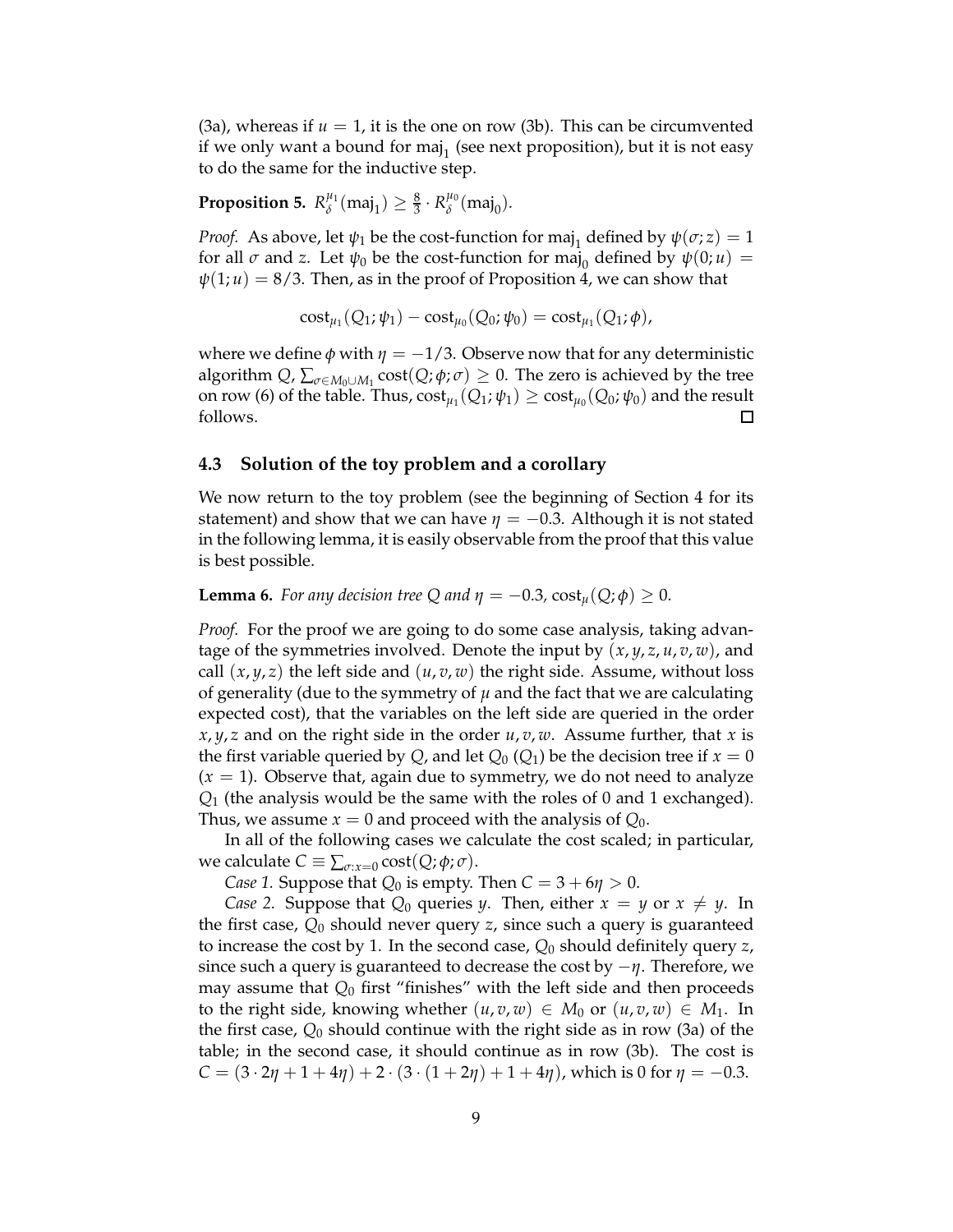*Case 3.* Suppose that *Q*<sup>0</sup> queries *u*.

*(i)* Suppose  $x = u$ . If  $Q_0$  does not query anything else, then this case contributes to the cost  $4 \cdot (1 + \eta)$ . Otherwise lets assume (without loss of generality) that it reads  $\psi$ . Then, as in Case 2, we may assume that  $Q_0$ "finishes" the left side before doing anything else. There are four inputs such that  $x = u = 0$ . For two of the inputs the left side belongs to  $M_0$  and for the other two to  $M_1$ . In the first case,  $Q_0$  should read  $v$  and  $w$  (they are both majorities). In the second case, *Q*<sup>0</sup> should not read any of *v*, *w* (it costs an additional  $1 + 2\eta > 0$  if it reads them). In total the cost of this case is then  $(1 + 4\eta) + (2 + 4\eta) + 2 \cdot (1 + 3\eta) = 5 + 14\eta$ .

*(ii)* Suppose  $x \neq u$ . If  $Q_0$  does not query anything else, then this case contributes to the cost  $2 + 8\eta$ . Otherwise lets assume (without loss of generality) that it reads *y*. With similar considerations as in case 3(i), we find that the total cost of this case is then  $(2 + 4\eta) + 2 \cdot 3\eta + 2 \cdot (1 + 3\eta) =$  $4 + 16\eta$ .

Summing up for case 3, we find that the best  $Q_0$  can do is  $C = 9 + 30\eta =$ 0. The case analysis is complete.  $\Box$ 

We prove a corollary of this lemma that would be more appropriate for our purposes.

**Corollary** 7. Let  $T \equiv U_2$  *with root s and*  $T' \equiv$  shrink $(T; s)$ *. Let*  $\psi$  *and*  $\psi'$  *be cost-functions such that*  $\psi(\sigma; z) = \lambda \geq 0$  *for all*  $\sigma \in \{0, 1\}^9$  *and all variables*  $z \in L_T$ *, and*  $\psi'(\sigma; z) = 2.55 \cdot \lambda$  *for all*  $\sigma \in \{0, 1\}^3$  *and all variables*  $z \in L_{T'}$ *. Let µ and µ* ′ *be the difficult distributions for* {0, 1} 9 *and* {0, 1} 3 *respectively. Then, for any deterministic decision tree Q,*

$$
cost_{\mu}(Q; \psi) \geq cost_{\mu'}(Q'; \psi').
$$

*Proof.* Recall the definition of *ψ* ∗ from page 6. We have

$$
\begin{aligned}\n\text{cost}_{\mu}(Q; \psi) - \text{cost}_{\mu'}(Q'; \psi') &= \text{cost}_{\mu}(Q; \psi) - \text{cost}_{\mu}(Q; \psi^*) & \text{by Proposition 1} \\
&= \text{cost}_{\mu}(Q; \psi - \psi^*) & \text{by observation 1} \\
&= \sum_{\sigma : \text{maj}_2(\sigma) = 0} \mu(\sigma) \text{cost}(Q; \psi - \psi^*; \sigma) \\
&+ \sum_{\sigma : \text{maj}_2(\sigma) = 1} \mu(\sigma) \text{cost}(Q; \psi - \psi^*; \sigma).\n\end{aligned}
$$

We are going to show that the first sum is nonnegative. The other sum can be treated similarly. To that end, we define an intermediate cost-function *ξ*. In the following definition, *σ* is an assignment, *z* a variable, and *u* is the value of the parent of *z* under *σ*.

$$
\zeta(\sigma; z) = \begin{cases}\n\lambda, & \text{if } z \text{ is a minority under } \sigma; \\
-0.275 \cdot \lambda, & \text{if } z \text{ is a majority under } \sigma \text{ and } u = 0; \\
-0.3 \cdot \lambda, & \text{if } z \text{ is a majority under } \sigma \text{ and } u = 1.\n\end{cases}
$$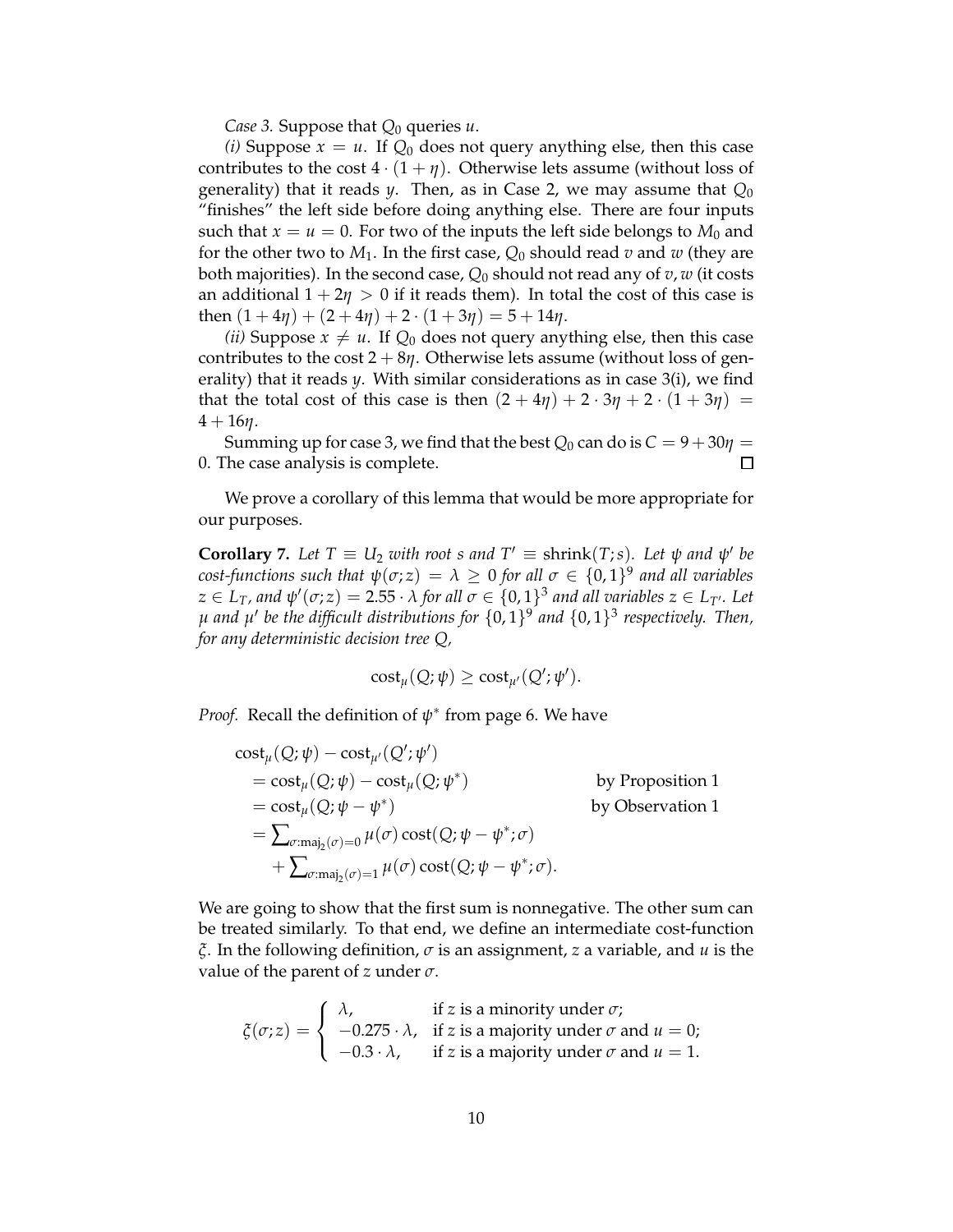Observe that  $\psi - \psi^* \succcurlyeq \xi$  (they agree on the minorities and  $\psi - \psi^*$  is  $\lambda$  –  $0.5 \cdot 2.55 \cdot \lambda = -0.275 \cdot \lambda$  on all majorities) and thus it suffices to show that

$$
\sum_{\sigma:\text{maj}_2(\sigma)=0} \mu(\sigma) \cos\left(\frac{Q}{\sigma}; \sigma\right) \ge 0. \tag{2}
$$

We are now going to decompose *ξ* into several cost-functions. Let *u*, *v*, and *w* be the children of *s*. Define a cost-function *ξ<sup>u</sup>* by

$$
\xi_u(\sigma; z) = \begin{cases}\n0, & \text{if } z \in L_T(u); \\
-0.3 \cdot \lambda, & \text{if } z \text{ is a majority under } \sigma \text{ and } z \in L_T(v, w); \\
\lambda, & \text{if } z \text{ is a minority under } \sigma \text{ and } z \in L_T(v, w).\n\end{cases}
$$

Similarly define  $\xi$ <sup>*ν*</sup> and  $\xi$ <sup>*w*</sup>. For *α*  $\in$  *M*<sup>0</sup> define

$$
C_u(\alpha) \equiv \sum_{\beta \in M_0} \sum_{\gamma \in M_1} \mu(\alpha \beta \gamma) \cot(Q; \xi_u; \alpha \beta \gamma) + \mu(\alpha \gamma \beta) \cot(Q; \xi_u; \alpha \gamma \beta).
$$

Similarly define *C<sup>v</sup>* and *C<sup>w</sup>* (assigning *α* to *v* and *w* respectively). Define a cost-function  $\zeta_u'$  by

$$
\xi'_u(\sigma; z) = \begin{cases}\n0, & \text{if } z \in L_T(v, w); \\
-0.25 \cdot \lambda, & \text{if } z \text{ is a majority under } \sigma \text{ and } z \in L_T(u); \\
\lambda, & \text{if } z \text{ is a minority under } \sigma \text{ and } z \in L_T(u).\n\end{cases}
$$

Similarly define  $\xi_v'$  and  $\xi_w'$ . For  $(\alpha, \beta) \in M_0 \times M_1$  define

$$
C'_{u}(\alpha,\beta) \equiv \sum_{\gamma \in M_0} \mu(\gamma \alpha \beta) \cot(Q; \xi'_{u}; \gamma \alpha \beta) + \mu(\gamma \beta \alpha) \cot(Q; \xi'_{u}; \gamma \beta \alpha).
$$

Similarly define  $C'_v$  and  $C'_w$ .

We now argue that

$$
\sum_{\sigma:\text{maj}_2(\sigma)=0} \mu(\sigma) \cot(Q; \xi; \sigma) = \frac{1}{2} \left[ \sum_{\alpha \in M_0} \left( C_u(\alpha) + C_v(\alpha) + C_w(\alpha) \right) + \sum_{\alpha \in M_0} \sum_{\beta \in M_1} \left( C'_u(\alpha, \beta) + C'_v(\alpha, \beta) + C'_w(\alpha, \beta) \right) \right].
$$
 (3)

To prove this, we fix a  $\sigma = xyz$  on the left-hand side and see if each bit assuming it is queried by *Q*—is charged the same in both sides of the equation. Without loss of generality, lets assume  $\sigma$  is such that maj( $x$ ) = maj( $y$ ) = 0 and maj( $z$ ) = 1. A minority (under  $\sigma$ ) is charged  $\lambda$  on the left side. A minority below *u* is charged  $\lambda$  once in  $C_v(y)$  and once in  $C'_u(y, z)$ on the right, for a total of  $0.5 \cdot (\lambda + \lambda)$ . Similarly for a minority below *v*. A minority below *w* will be charged  $\lambda$  in  $C_u(x)$  and  $C_v(y)$ , which corresponds to the amount charged on the left side. A majority below *u* will be charged  $-0.3 \cdot \lambda$  in  $C_v(y)$  and  $-0.25 \cdot \lambda$  in  $C'_u(y,z)$ , for a total of  $0.5 \cdot (-0.3-0.25) \cdot \lambda$ ; this is how much is charged in the left side as well. Similarly for a majority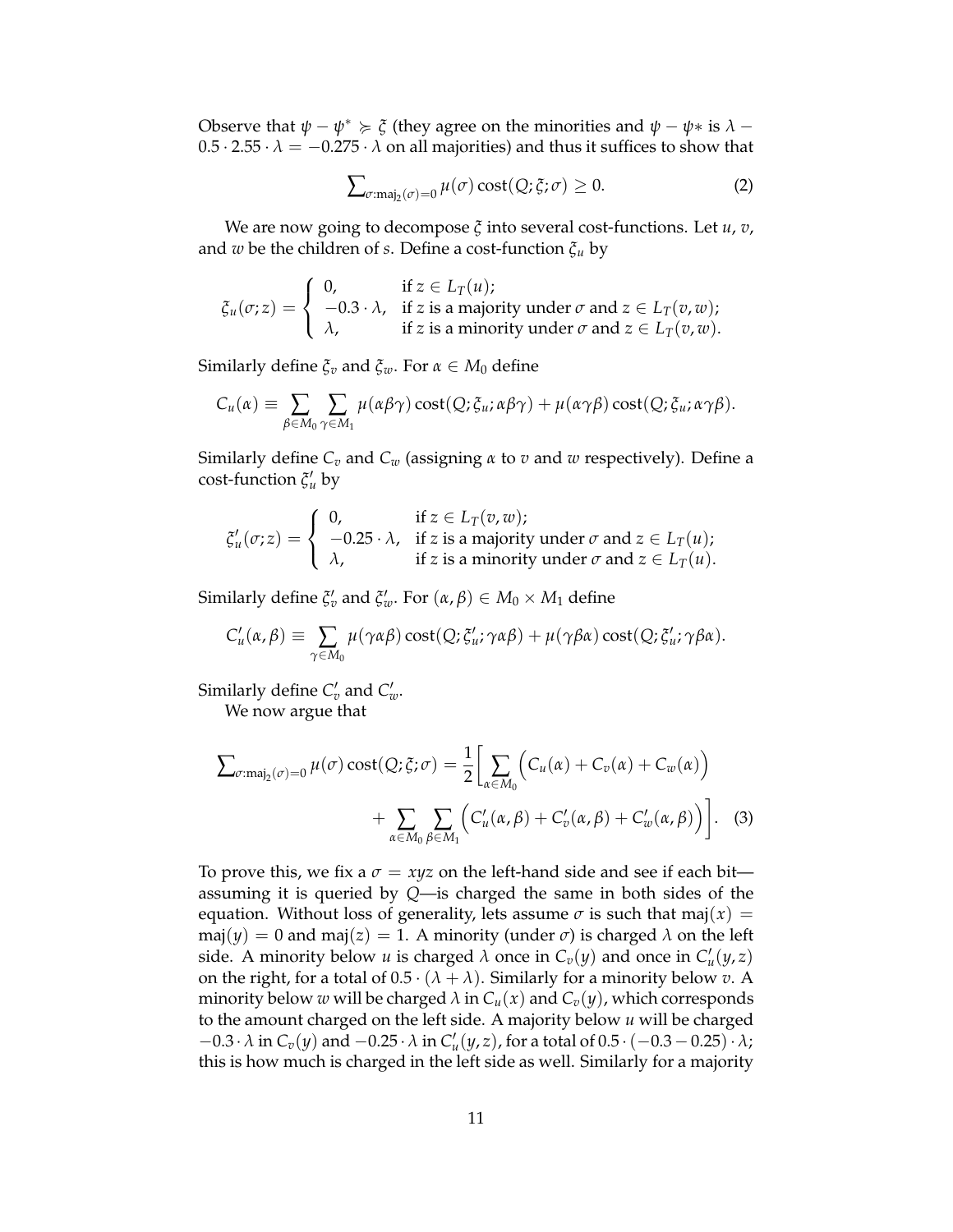below *v*. Finally, a majority below *w* is charged  $-0.3 \cdot \lambda$  in  $C_u(x)$  and  $C_v(y)$ , equal to the amount charged on the left side.

We now finish the proof by showing that the right-hand side of Equation (3) is nonnegative. We argue that, for any  $\alpha \in M_0$ ,  $C_u(\alpha) \geq 0$ . Each fixed  $\alpha \in M_0$  induces a decision tree  $Q_\alpha$  over  $\{0,1\}^6$  such that  $Q_\alpha(\beta \gamma) =$ *Q*( $\alpha\beta\gamma$ ). Observe that  $\zeta$ <sup>*u*</sup> agrees on *L<sub>T</sub>*(*v*, *w*) with *λφ*. Thus,  $C$ <sub>*u*</sub>( $\gamma$ ) = *λ* cost<sub>*μ*</sub>(*Q*<sub>*γ*</sub>; *φ*) and Lemma 6 shows that *C<sub><i>u*</sub>(*α*) ≥ 0. Similarly, for any  $\alpha \in M_0$ ,  $C_v(\gamma)$ ,  $C_w(\gamma) \geq 0$ . Along similar lines we can show that, for any  $(\alpha, \beta) \in M_0 \times M_1$ ,  $C'_u(\alpha, \beta)$ ,  $C'_v(\alpha, \beta)$ ,  $C'_w(\alpha, \beta) \geq 0$ . (Lemma 6 is not needed in this case; inspection of the table in Section 4.1 suffices. See also the first paragraph of Section 4.2).  $\Box$ 

### **5 Proof of the lower bound**

In this section we carry out the inductive proof sketched in Section 3.

**Lemma 8** (Shrinking Lemma). *For a ternary tree T and s the parent of*  $u, v, w \in$ *PT, let T*′ *denote* shrink(*T*;*s*)*. Let ψ and ψ* ′ *be cost-functions on T and T*′ *such that*  $\psi(\sigma; z) = \lambda$  *for all*  $\sigma \in \{0, 1\}^{|L_T|}$  *and*  $z \in L_T(u, v, w)$  *and* 

$$
\psi'(\sigma;t) = \begin{cases} 2.55 \cdot \lambda, & \text{if } t \in \{u, v, w\}; \\ \psi(\sigma;t), & \text{otherwise.} \end{cases}
$$

*Then, for any randomized decision tree QR,*

$$
cost_{\mu}(Q_R; \psi) \geq cost_{\mu'}(Q'_R; \psi'),
$$

*where*  $\mu \equiv \mu_T$  and  $\mu' \equiv \mu_{T'}$ .

*Proof.* Let *n* denote the number of leaves in *T*. Fix a partial assignment  $\pi \in \{0,1\}^{n-9}$  for the leaves in  $L_T \setminus L_T(u,v,w)$  and let  $\rho \in \{0,1\}^9$ . We write  $\pi \rho$  for the assignment that equals  $\rho$  on the variables  $L_T(u, v, w)$  and *π* everywhere else. For any deterministic tree *Q* we have

$$
\Delta(Q) \equiv \text{cost}_{\mu}(Q; \psi) - \text{cost}_{\mu'}(Q'; \psi')
$$
  
=  $\text{cost}_{\mu}(Q; \psi) - \text{cost}_{\mu}(Q; \psi^*)$  by Proposition 4  
=  $\text{cost}_{\mu}(Q; \psi - \psi^*)$  by Observation 1  
=  $\sum_{\pi} \sum_{\rho} \mu(\pi \rho) \text{cost}(Q; \psi - \psi^*; \pi \rho).$ 

Now, *ψ* and *ψ*<sup>\*</sup> are equal over  $L_T \setminus L_T(u,v,w)$ . Furthermore, having fixed  $\pi$ , we can define a deterministic tree  $Q_{\pi}$  over  $\{0,1\}^9$  so that on input  $\rho \in \{0,1\}^9$  we have  $Q_{\pi}(\rho) = Q(\pi \rho)$ . Thus

$$
\Delta(Q) = \sum_{\pi} \sum_{\rho} \mu(\pi \rho) \cot(Q_{\pi}; \lambda \phi; \rho).
$$

This is because, recalling the definition of  $\psi^*$  (on page 6), we see that  $\psi - \psi^*$ agrees with  $\lambda \phi$  on  $L_T(u, v, w)$ . Thus, we may apply Corollary 7, which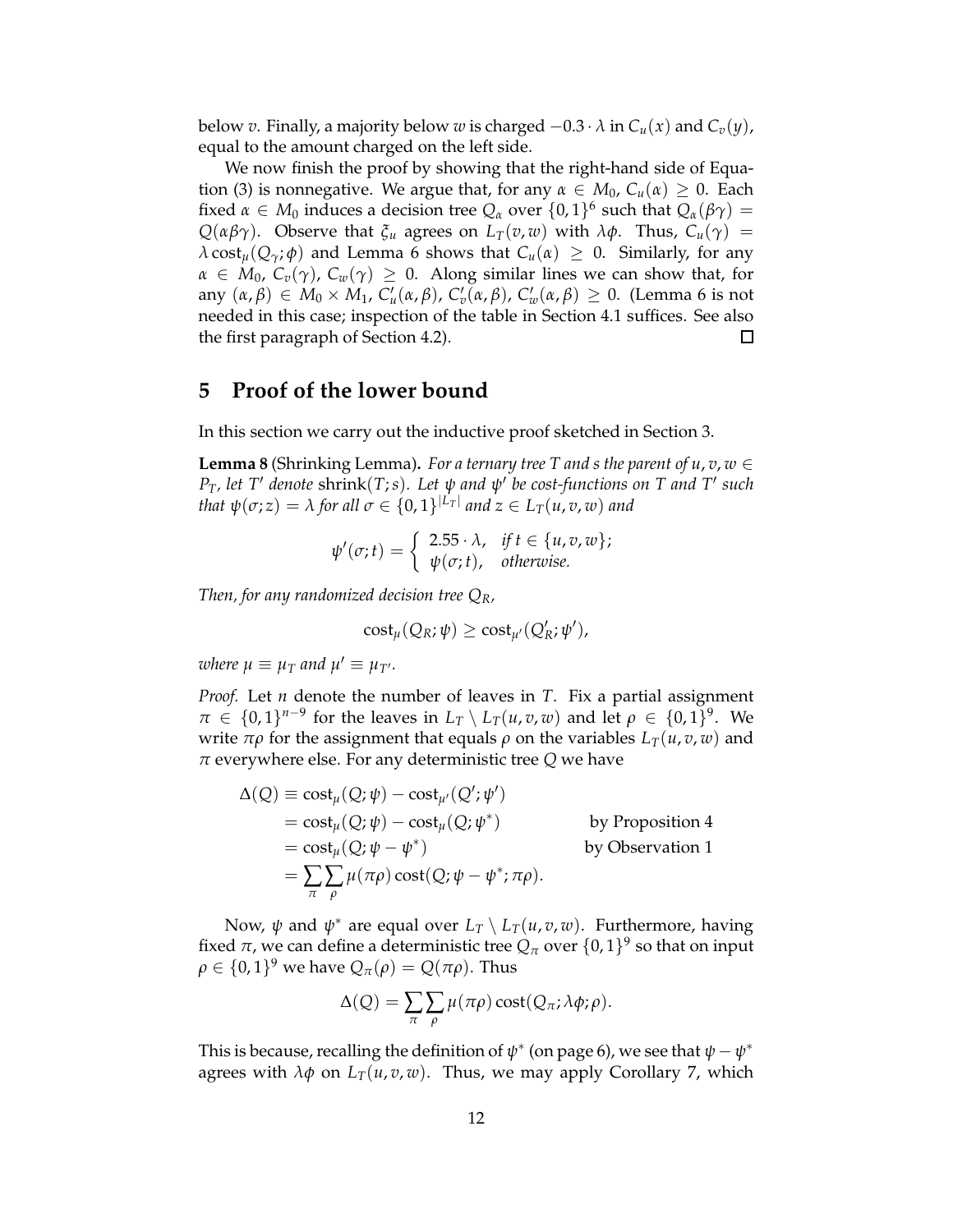implies that, for each fixed  $\pi$ , each summand is greater or equal to zero. It follows that, for any  $Q$ ,  $\Delta(Q) \geq 0$ . Finally,

$$
cost_{\mu}(Q_R; \psi) - cost_{\mu'}(Q'_R; \psi') = \sum_{Q} p(Q) \Delta(Q) \ge 0.
$$

Applying the Shrinking Lemma repeatedly and recalling Observation 3 it is straightforward to show that

$$
R_{\delta}^{\mu_d}(\text{maj}_d) \ge 2.55^{d-1} \cdot R_{\delta}^{\mu_1}(\text{maj}_1).
$$

By Proposition 5,  $R^{\mu_1}_{\delta}$  $\chi_{\delta}^{\mu_1}(\text{maj}_1) \geq \frac{8}{3} \cdot R_{\delta}^{\mu_0}$  $\phi^{\mu_0}$ (maj<sub>0</sub>). A *δ*-error decision tree for maj<sub>0</sub> should guess a random bit with error at most  $\delta$ ; thus,  $R_{\delta}^{\mu_0}$  $b^{\mu_0}$ (maj<sub>0</sub>)  $\geq$  $1 - 2\delta$ .

We have obtained the following theorem.

**Theorem 9.** *µd*  $\frac{\mu_d}{\delta}$ (maj<sub>d</sub>)  $\geq \frac{8}{3} \cdot (1 - 2\delta) \cdot 2.55^{d-1}.$ 

### **6 Concluding remarks**

We improved the lower bound on the recursive majority-of-three function using the method of generalized costs of Saks and Wigderson [7]. It seems though that we didn't exploit the full power of this method. A more essential use of generalized costs could, for example, charge differently for reading a majority than for reading a minority. We couldn't implement such an idea.

Our bound is not optimal. We believe that to obtain optimal bounds using a bottom up inductive proof it is not enough to employ a better costfunction. One should find a way to incorporate in the proof the knowledge the algorithm has for all parts of the tree (see the remark on page 8).

### **Acknowledgements**

I thank Mike Saks for useful discussions and corrections in an earlier draft of this paper and Jeff Steif for pointing out a serious error in an earlier version.

### **References**

- [1] Harry Buhrman and Ronald de Wolf. Complexity measures and decision tree complexity: a survey. *Theor. Comput. Sci.*, 288(1):21–43, 2002.
- [2] Rafi Heiman, Ilan Newman, and Avi Wigderson. On read-once threshold formulae and their randomized decision tree complexity. *Theor. Comput. Sci.*, 107(1):63–76, 1993.

 $\Box$